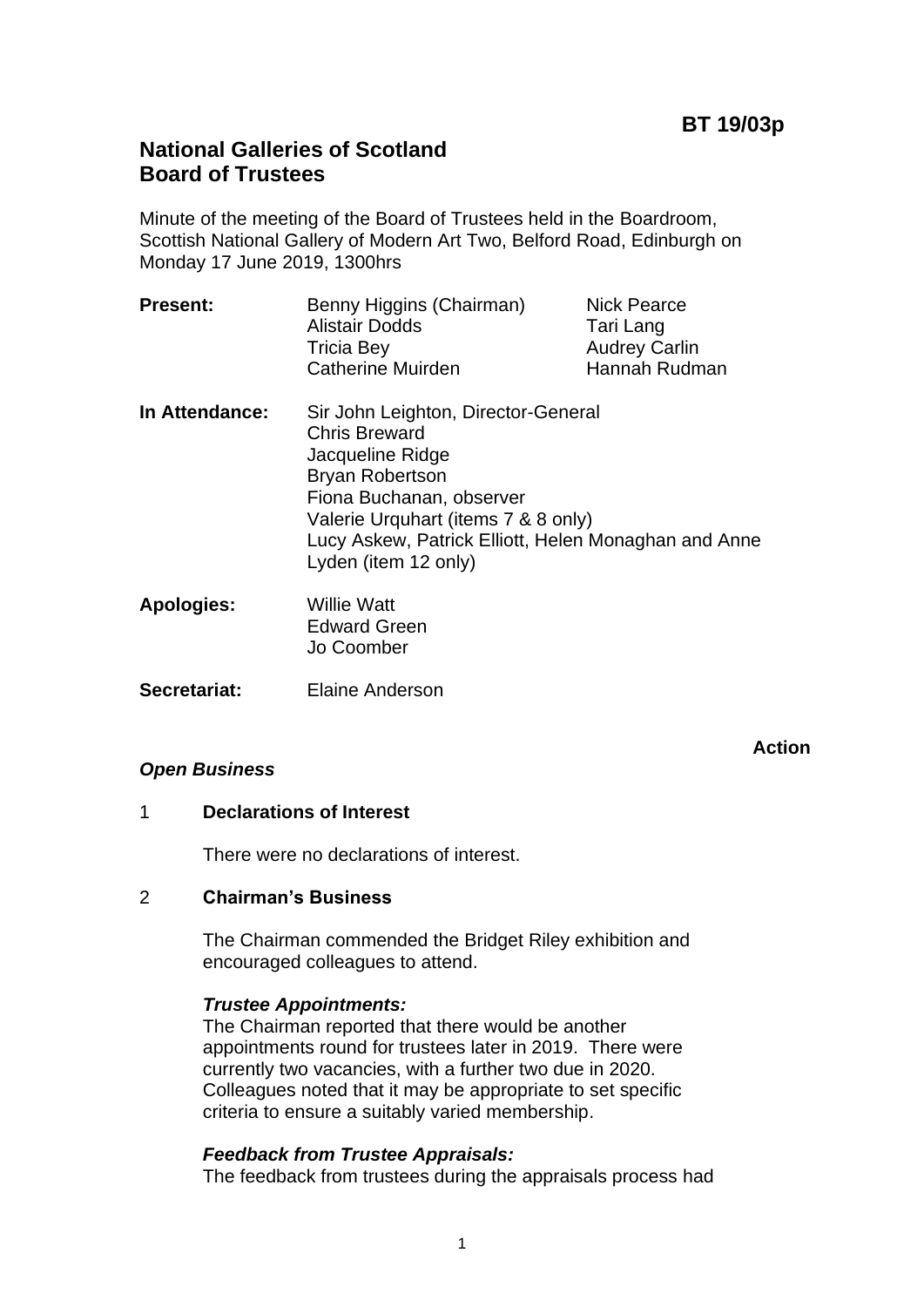been positive, but there was a general feeling that there needed to be greater Trustee engagement with the NGS programme and activities. The Chairman asked trustees to let Ms Anderson know in advance of private views which ones they might be able to attend. This would ensure better attendance and visibility of trustees.

All/EA

Some suggestions had been made for improving the induction programme for new trustees.

It was noted that much Board business was discussed at subcommittees, but more information often needed to be shared with the full board to ensure that they were fully informed to make decisions.

#### 3 **Minutes**

3.1 **Minute of the Meeting of 25 March 2019** The minute of the meeting of 25 March 2019 was approved as a correct record.

#### 4 **Matters Arising**

There were no matters arising.

#### **Reserved Business – items 5-8**

#### *Open Business*

9 **Reports**

#### 9.1 **Collection**

### 9.1.1 **Quarterly Report including acquisitions** Professor Breward offered an outline of recent collection matters and, in particular, acquisitions.

The draft Research Framework was under development and would be presented to trustees later in 2019. The Collection Development strategy would also be presented at the same time. Trustees were keen to view some of the acquisitions. It was agreed to hold the meeting either in situ in a gallery space or bring some works in to the meeting.

EA

Professor Breward commented on the breadth of NGS's reach through its loans programme.

Trustees noted with sadness the passing of Douglas Hall, the original Keeper of the Gallery of Modern Art.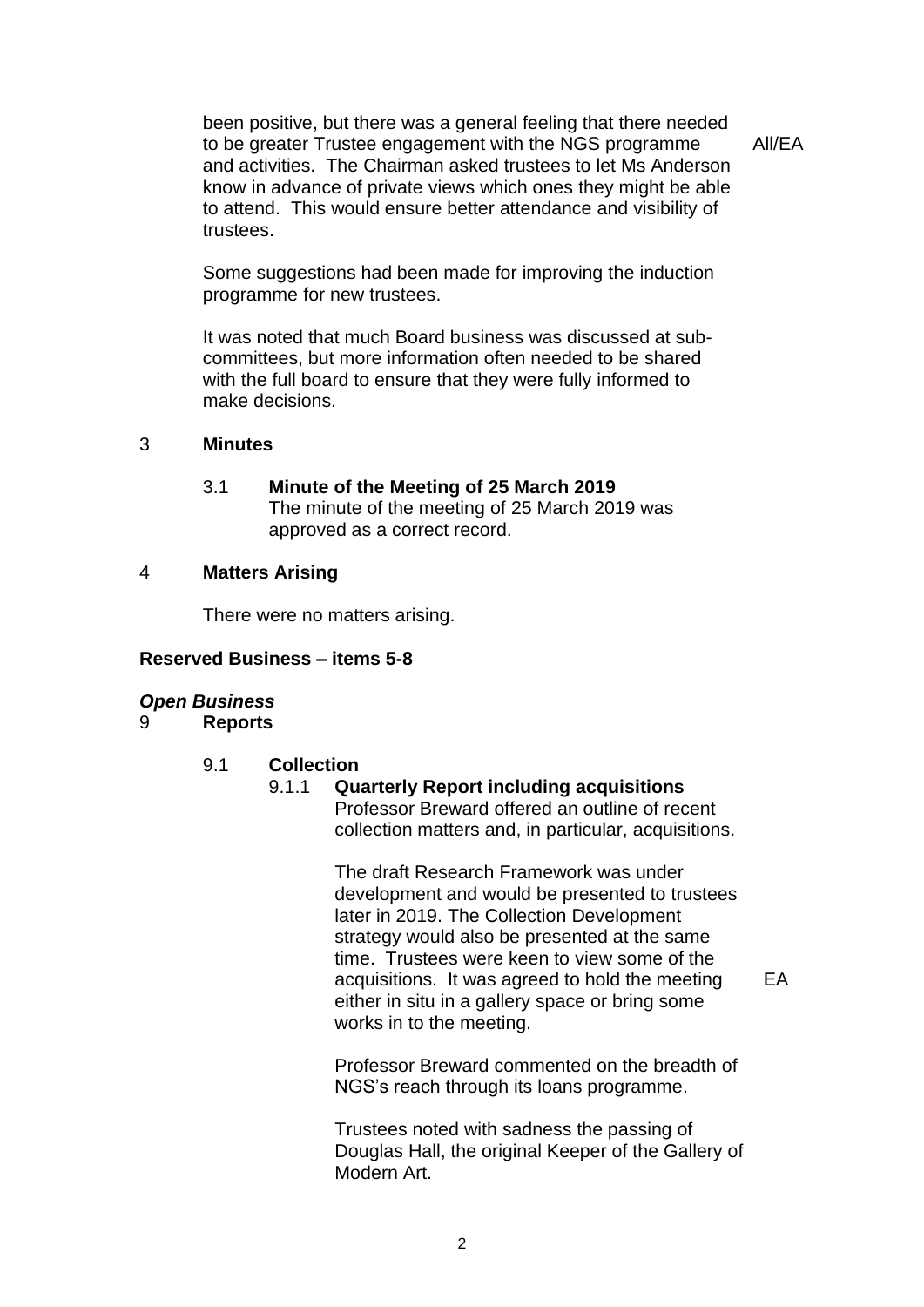Ms Ridge explained that NGS had purchased an infra-red camera which was one of the first of its kind in use in Scotland. Ms Ridge explained the difference between infra-red investigation and full X-ray.

It was suggested that trustees be given a demonstration of the Microfader and/or infra-red camera at a future date. JR

### 9.2 **Public Engagement Quarterly Report**

Trustees noted the report.

Ms Lang considered whether there should be a revised approach to events for Patrons or similar. It was noted that all Friends events were over-subscribed. Patrons numbers had increased, but more, younger, Patrons needed to be brought on board and events and the broader offer were the key to that. The Director-General noted the point and agreed to pick it up with the membership team. JL

#### 9.3 **Public Programme**

9.3.1 **Quarterly Report** Report noted.

### 9.3.2 **Visitors Figures: March-April 2019** The visitor figure reports were noted.

### 9.4 **Operations Quarterly Report**

Mr Robertson offered an update on the COO Office and what had been achieved in the last six months.

On workforce planning, the team was now considering staffing requests in relation to overall impact rather than reviewing posts in isolation as has happened in the past.

Insight profiles had been carried out for team leaders.

Understanding the use of the current estate has been a key part of the development of the Estates Masterplan. This was being reviewed by the Leadership Team this week and trustees would be brought into discussions in due course. The future use of the GMA site was key to development plans at Granton.